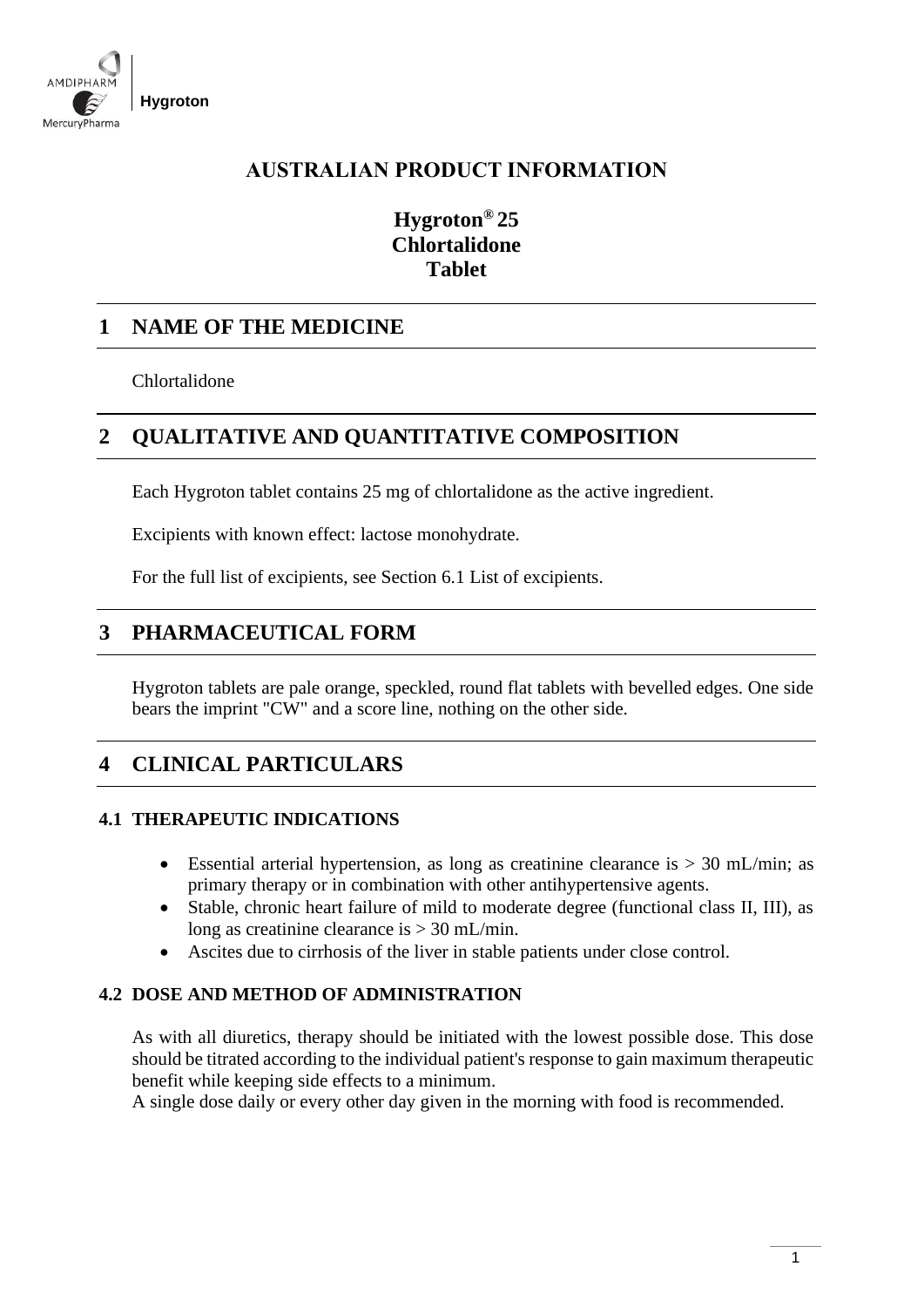

#### **Hypertension**

### Adults

The range of clinically useful doses is 12.5 to 50 mg/day. Recommended starting doses are either 12.5 or 25 mg/day, the latter being sufficient to produce the maximum hypotensive effect in most patients. For a given dose, the full effect is reached after 3 to 4 weeks. If the decrease in blood pressure proves inadequate with 25 or 50 mg/day, combined treatment with other antihypertensive medicines (such as beta-blockers, ACE inhibitors or angiotensin II inhibitors) is recommended. When adding an ACE inhibitor or angiotensin II inhibitors, Hygroton 25 should be reduced or discontinued (see Section 4.4 Special warnings and precautions for use).

## **Stable, chronic heart failure (functional class II/III)**

## Adults

The recommended starting doses are 25 to 50 mg/day. In patients with severe chronic heart failure (grade IV) not tolerating loop diuretics, initial doses of two 50 mg tablets of Hygroton 25 may be given every other day. For maintenance, use the lowest effective dose: 12.5 to 50 mg/day or 25 to 50 mg every other day. If the response proves inadequate, a positive inotropic medicine (e.g. digitalis), possibly combined with an ACE inhibitor, may be added. In the latter case, Hygroton 25 is to be reduced or discontinued (see Section 4.4 Special warnings and precautions for use).

#### **Oedema of specific origin (see Section 4.1 Therapeutic indications)**  Adults

The lowest effective dose is to be identified by titration and administered over limited periods only. Doses should not exceed 50 mg/day.

## Children

The lowest effective dose should also be used in children. For example, an initial dose of 0.5 to 1 mg/kg/48 hours and a maximum dose of 1.7 mg/kg/48 hours have been used.

## **4.3 CONTRAINDICATIONS**

- Anuria, severe renal failure (creatinine clearance lower than 30 mL/min) and hepatic failure.
- Hypersensitivity to chlortalidone and other sulfonamide derivatives or to any of the excipients in Hygroton 25.
- Refractory hypokalaemia, hyponatraemia and hypercalcaemia.
- Symptomatic hyperuricaemia (history of gout or uric acid calculi).
- Hypertension during pregnancy.
- Conditions involving enhanced potassium loss, e.g., salt-losing nephropathies and prerenal (cardiogenic) impairment of kidney function.
- Untreated Addison's disease.

## **4.4 SPECIAL WARNINGS AND PRECAUTIONS FOR USE**

## **Renal and hepatic impairment**

Hygroton 25 should be used with caution in patients with renal disease or with impaired hepatic function (see Section 4.3 Contraindications).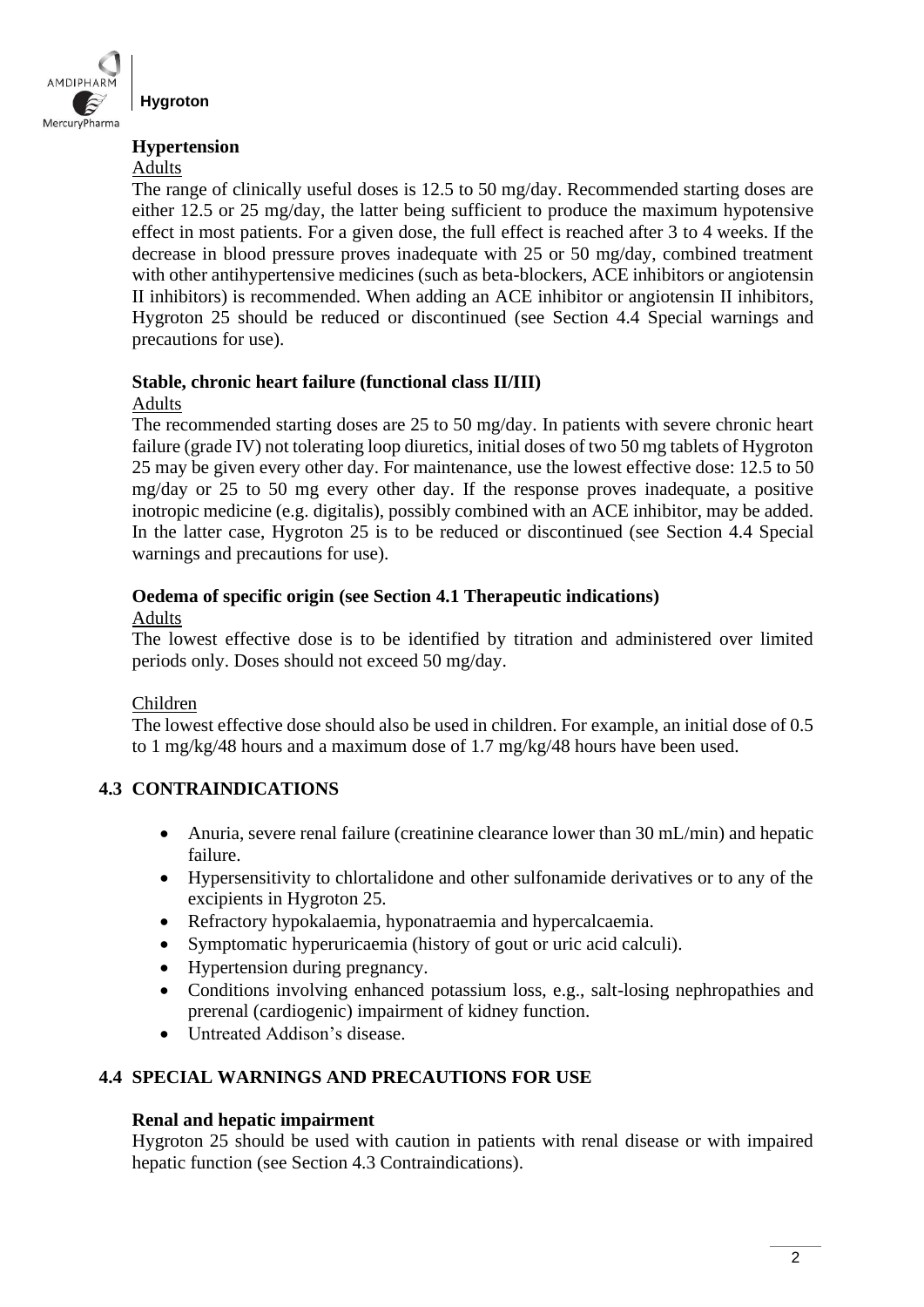

Thiazides may precipitate azotaemia in patients with severe renal disease, and the effects of repeated administration may be cumulative.

Hygroton 25 and other thiazide diuretics lose their diuretic effect when the creatinine clearance is < 30 mL/min. In these cases loop diuretics are indicated.

In patients with impaired hepatic function or progressive liver disease, especially in patients with liver cirrhosis, minor changes in the fluid and electrolyte balance due to thiazide diuretics may precipitate hepatic coma.

#### **Choroidal effusion, acute myopia and secondary angle-closure glaucoma**

Sulphonamide, or sulphonamide derivatives such as chortalidone can cause an idiosyncratic reaction, resulting in choroidal effusion with visual field defect, acute transient myopia and acute angle-closure glaucoma. Symptoms include acute onset of decreased visual acuity or ocular pain and typically occur within hours to weeks of drug initiation. Untreated acute angle-closure glaucoma can lead to permanent vision loss. The primary treatment is to discontinue chlortalidone as rapidly as possible. Prompt medical or surgical treatments may need to be considered if the intraocular pressure remains uncontrolled. Risk factors for developing acute angle-closure glaucoma may include a history of sulfonamide or penicillin allergy.

#### **Electrolytes**

Treatment with thiazide diuretics has been associated with electrolyte disturbance such as hypokalaemia, hypomagnesaemia, hypercalcaemia and hyponatraemia. Hypokalaemia can sensitise the heart or exaggerate its response to the toxic effects of digitalis.

As with all thiazide diuretics, kaluresis induced by Hygroton 25 is dose-dependent and varies in extent from one subject to another. With 25 mg/day, the decrease in serum potassium concentrations averages 0.7 mmol/L. For chronic treatment, serum potassium concentrations should be checked initially and then after 3 to 4 weeks. Thereafter, if the potassium balance is not disturbed by additional factors (e.g. vomiting, diarrhoea, change in renal function, etc.), checks should be carried out every 4 to 6 months.

Titrated co-administration of an oral potassium salt (e.g. KCl) may be considered in patients receiving digitalis; in patients exhibiting signs of coronary heart disease, unless they are also receiving an Angiotensin Converting Enzyme (ACE) inhibitor; in patients on high doses of a beta-adrenergic agonist; and in all cases where plasma potassium concentrations are < 3.0 mmol/L. If oral potassium preparations are not tolerated, Hygroton 25 may be combined with a potassium-sparing diuretic (e.g. triamterene).

In all cases of combined treatment, maintenance or normalisation of the potassium balance should be checked closely. If hypokalaemia is accompanied by clinical signs (e.g. muscular weakness, paresis and ECG alteration), Hygroton 25 should be discontinued.

Combined treatment consisting of Hygroton 25 and a potassium salt or a potassium-sparing diuretic must be avoided in patients also receiving ACE inhibitors or angiotensin II inhibitors (see Section 4.5 Interactions with other medicines and other forms of interactions**)**.

Hyponatraemia, accompanied by neurological symptoms (nausea, debility, progressive disorientation, apathy), has been observed in isolated cases.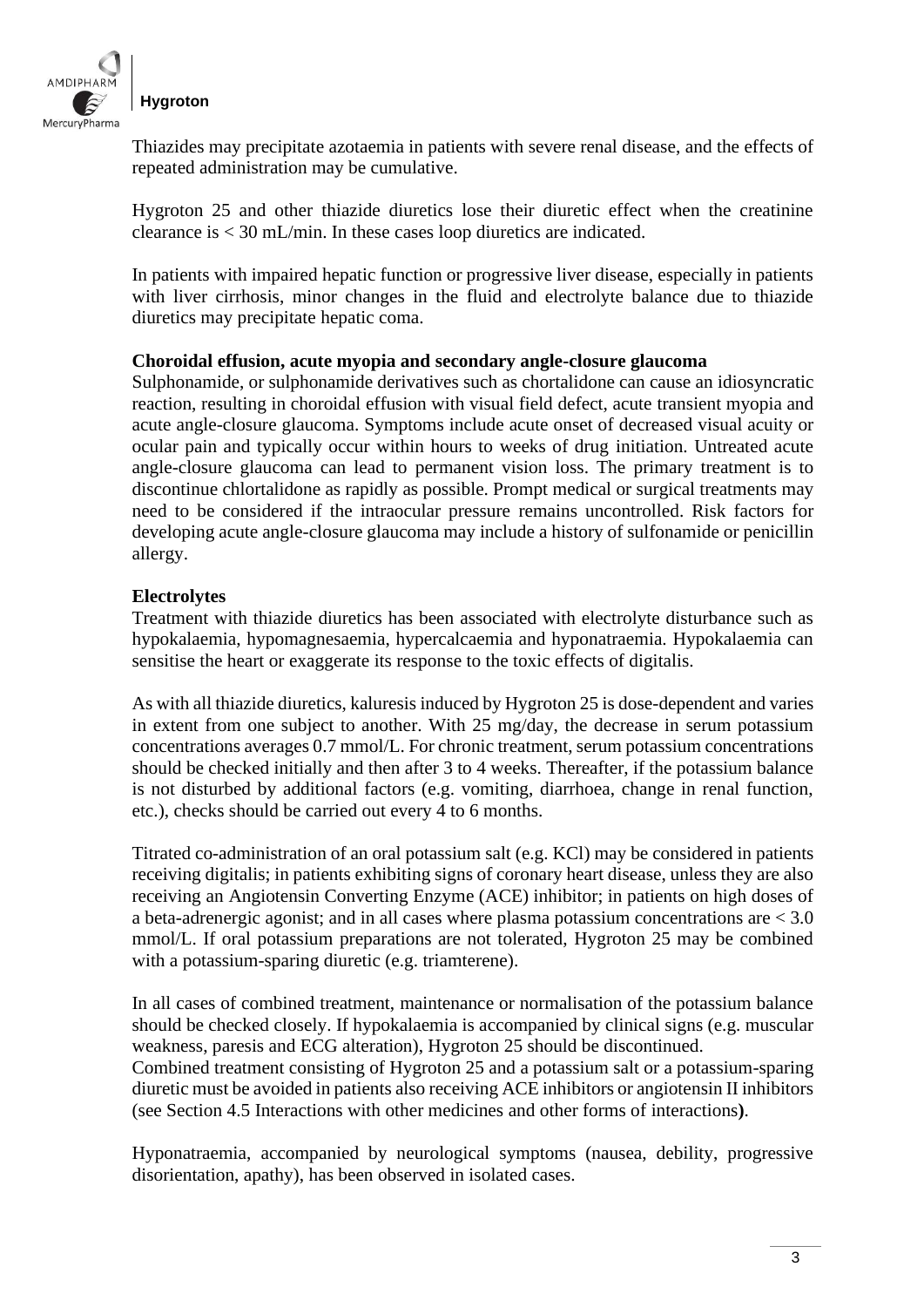

Monitoring of serum electrolytes is particularly indicated in the elderly, in patients with ascites due to liver cirrhosis, and in patients with oedema due to nephrotic syndrome. For the latter condition, Hygroton 25 should be used only under close control in normokalaemic patients with no signs of volume depletion or severe hypoalbuminaemia.

#### **Metabolic effects**

Chlortalidone may raise the serum uric acid level, but attacks of gout are rarely observed during chronic treatment.

Although glucose tolerance may be adversely affected, diabetes mellitus very seldom occurs under treatment.

Small and partly reversible increases in plasma concentrations of total cholesterol, triglycerides, or low-density lipoprotein cholesterol were reported in patients during longterm treatments with thiazides and thiazide-like diuretics. The clinical relevance of these findings is not clear.

Hygroton 25 should not be used as a first-line medicine for long-term treatment in patients with overt diabetes mellitus or in subjects receiving therapy for hypercholesterolaemia (diet or combined).

#### **Combination with an ACE inhibitor or angiotensin II inhibitor**

The antihypertensive effect of ACE inhibitors or angiotensin II inhibitors is potentiated by agents that increase plasma renin activity (diuretics). A cautious dosage schedule should therefore be adopted when an ACE inhibitor or angiotensin II inhibitor is added to a diuretic agent. It is recommended that the diuretic be reduced in dosage or withdrawn for 2-3 days and that a low initial dose of the ACE inhibitor or angiotensin II inhibitor be used.

#### **Use in the elderly**

Elimination is slower in elderly patients than in young, healthy adults, although absorption is the same. Consequently, close medical observation including monitoring of serum electrolytes is essential when treating elderly patients with Hygroton 25 (see Section 5.2 Pharmacokinetics and Section 4.4 Special warnings and precautions for use - Electrolyes).

**Paediatric use** No data available.

**Effects on laboratory tests** No data available.

## **4.5 INTERACTIONS WITH OTHER MEDICINES AND OTHER FORMS OF INTERACTIONS**

**Lithium:** Since diuretics raise blood lithium levels, the latter must be monitored in patients under lithium therapy who are taking Hygroton 25 at the same time. Where lithium has induced polyuria, diuretics may exert a paradoxical antidiuretic effect.

**Non-depolarising relaxants, curare derivatives and antihypertensive medicines:**  Diuretics potentiate the action of non-depolarising relaxants, curare derivatives and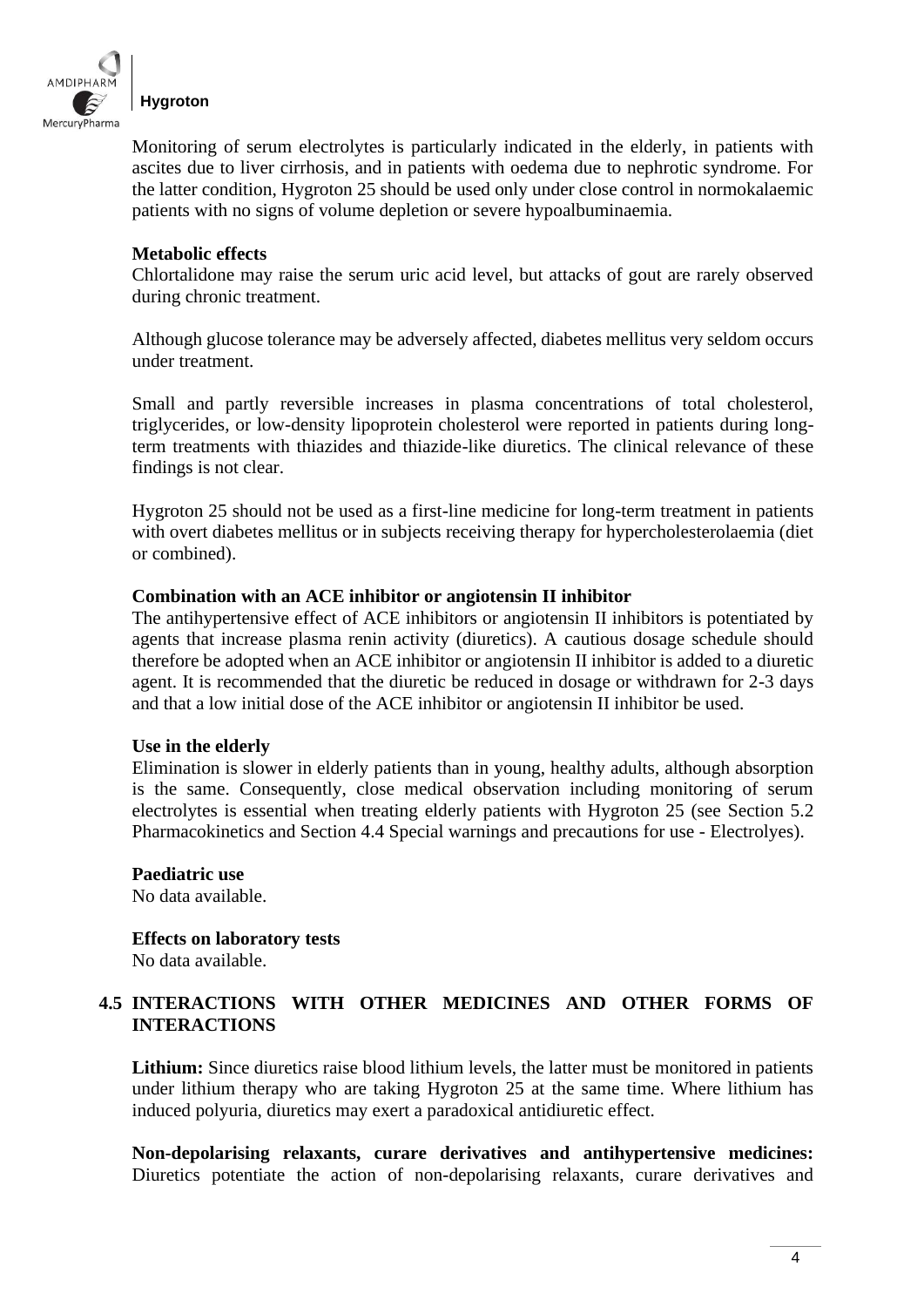

antihypertensive medicines (e.g. guanethidine, methyldopa sesquihydrate, beta-blockers, vasodilators, calcium antagonists, ACE inhibitors or angiotensin II inhibitors).

**Corticosteroids, ACTH, beta-2 agonists, amphotericin B (amphotericin), and carbenoxolone:** The hypokalaemic effect of diuretics, with risk of heart and/or muscle disorders may be increased by corticosteroids, ACTH, beta-2 agonists, amphotericin B (amphotericin), and carbenoxolone.

**Insulin and oral antidiabetic agents:** It may prove necessary to adjust the dosage of insulin and of oral antidiabetic agents (see Section 4.4 Special warnings and precautions for use **–** Metabolic effects).

**Digitalis:** Thiazide-induced hypokalaemia or hypomagnesaemia may favour the occurrence of digitalis-induced cardiac arrhythmias (see Section 4.4 Special warnings and precautions for use).

**Non-steroidal anti-inflammatory drugs:** Concomitant administration of certain nonsteroidal anti-inflammatory drugs (e.g. indometacin) may weaken the diuretic and antihypertensive activity of diuretics, and there have been isolated reports of a deterioration in renal function in predisposed patients.

**Allopurinol:** Co-administration of thiazide diuretics may increase the incidence of hypersensitivity reactions to allopurinol.

**Amantadine:** Co-administration of thiazide diuretics may increase the risk of adverse effects from amantadine.

**Antineoplastic agents (e.g. cyclophosphamide monohydrate, methotrexate):**  Concomitant use of thiazide diuretics may reduce renal excretion of cytotoxic agents and enhance the myelosuppressive effects.

**Anticholinergics (e.g. atropine, biperiden):** The bioavailability of thiazide-type diuretics may be increased by anticholinergic agents, apparently due to a decrease in gastrointestinal motility and stomach emptying rate.

**Anion exchange resins (e.g. colestyramine):** Absorption of thiazide diuretics is decreased by anion exchange resins e.g. colestyramine. A decrease of the pharmacological effect may be expected.

**Vitamin D:** Use of thiazide diuretics may decrease urinary excretion of calcium, and coadministration of Vitamin D may potentiate the increase in serum calcium.

**Ciclosporin:** Concomitant treatment with diuretics may increase the risk of hyperuricaemia and gout-type complications.

**Calcium salts:** Concomitant use of thiazide-type diuretics may cause hypercalcaemia by increasing tubular calcium reabsorption. The resulting hypercalcaemia may persist and be symptomatic in patients with hyperparathyroidism (weakness, fatigue, anorexia).

**Diazoxide:** Thiazide diuretics may enhance the hyperglycaemic effect of diazoxide.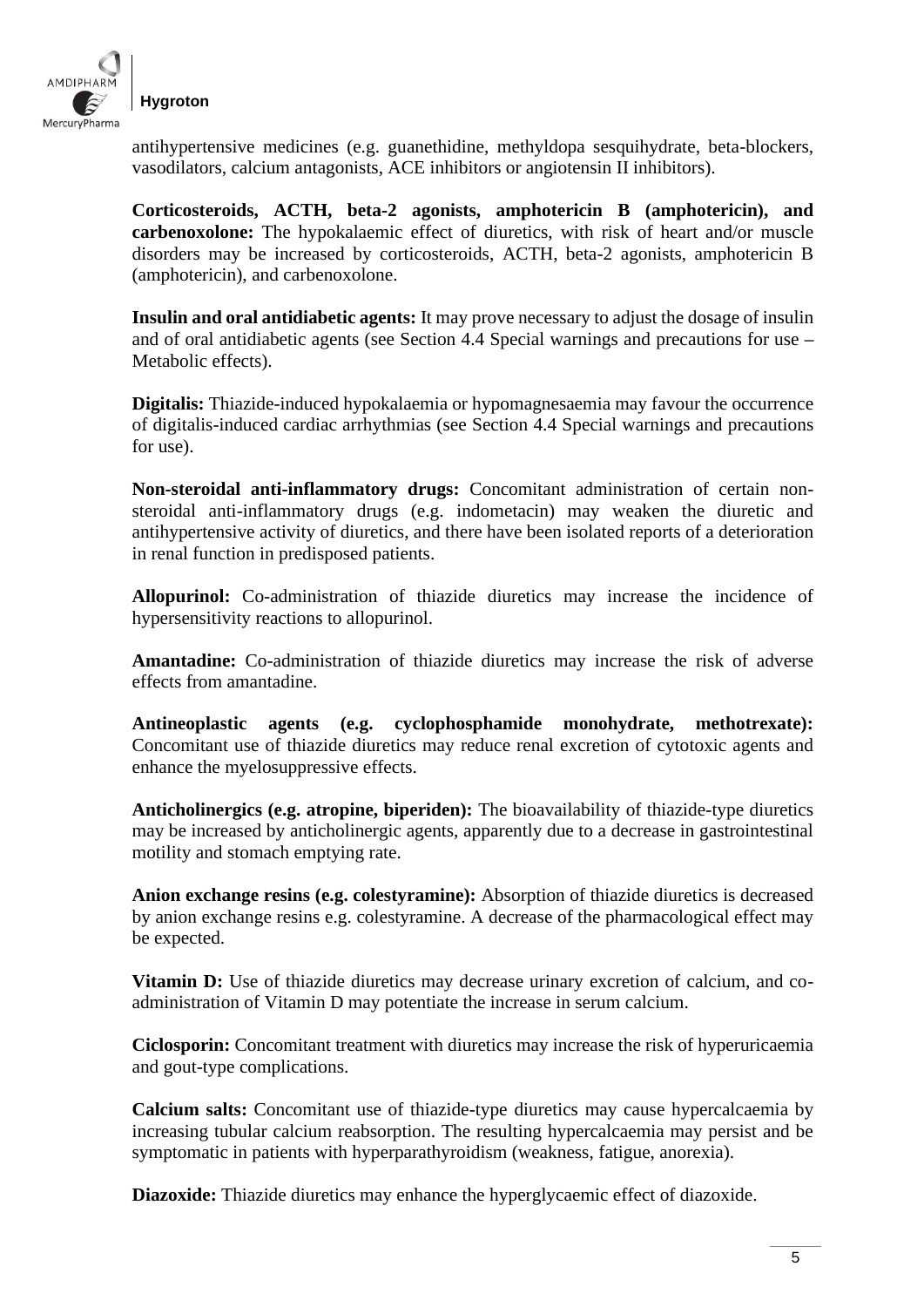

## **4.6 FERTILITY, PREGNANCY AND LACTATION**

#### **Effects on fertility**

No data available.

#### **Use in pregnancy (Category C)**

Category C: "Drugs which, owing to their pharmacological effects, have caused or may be suspected of causing harmful effects on the human fetus or neonate without causing malformations. These effects may be reversible."

Hygroton 25, like other diuretics, can cause placental hypoperfusion. Since they do not prevent or alter the course of EPH (Edema, Proteinuria, Hypertension)-gestosis (preeclampsia), these medicines must not be used to treat hypertension in pregnant women. The use of Hygroton 25 for other indications (e.g. heart disease) in pregnancy should be avoided unless there are no safer alternatives.

Thiazides, related diuretics and loop diuretics enter the foetal circulation and may cause electrolyte disturbances. Neonatal thrombocytopenia, foetal bone marrow depression and foetal and neonatal jaundice have been reported with thiazides and related diuretics. During the latter part of pregnancy, products of this type should therefore only be given on sound indications, and then in the lowest effective dose.

Teratogenicity studies in rats and rabbits revealed no teratogenic potential at oral doses up to 1000 and 300 mg/kg/day, respectively.

#### **Use in lactation**

Chlortalidone passes into breast milk. For safety reasons, avoid use in nursing mothers.

## **4.7 EFFECTS ON ABILITY TO DRIVE AND USE MACHINES**

Hygroton 25, especially at the start of treatment, may impair the patient's reactions, e.g. when driving or operating machines.

## **4.8 ADVERSE EFFECTS (UNDESIRABLE EFFECTS)**

The following adverse drug reactions which have been derived from multiple sources, including post-marketing experience with Hygroton 25 are listed by MedDRA system organ class. Within each system organ class, the adverse drug reactions are ranked by frequency, with the most frequent reactions first.

Frequency estimate: very rare <  $1/10,000$ ; rare  $\ge 1/10,000$  to <  $1/1,000$ ; uncommon  $\ge 1/1,000$ to  $\leq 1/100$ ; common  $\geq 1/100$  to  $\leq 1/10$ ; very common  $\geq 1/10$ , Not known (cannot be estimated from the available data).

#### **Blood and lymphatic system disorders**

Rare: thrombocytopaenia, leucopaenia, agranulocytosis, eosinophilia

**Immune system disorders** 

Hypersensitivity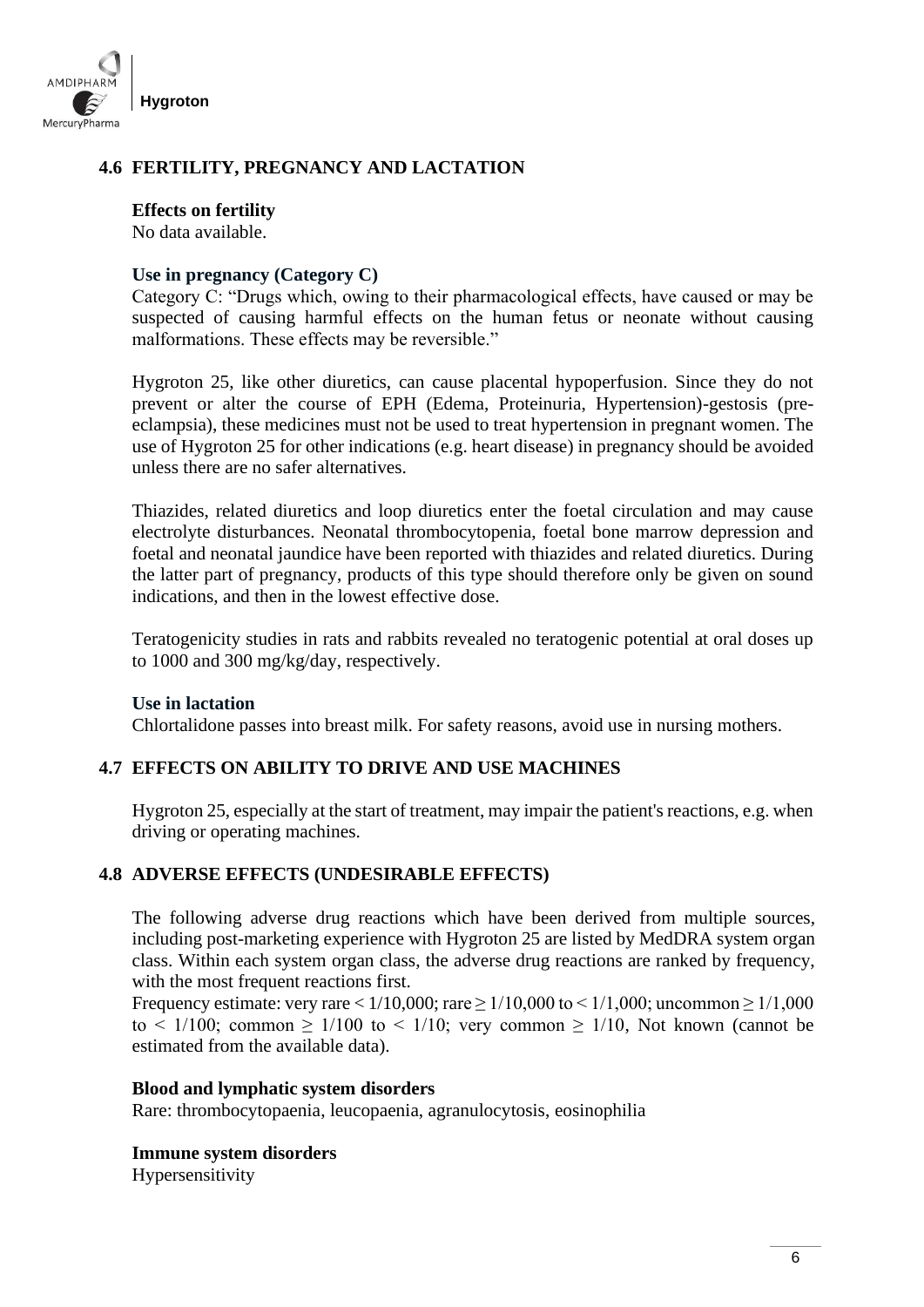

**Hygroton**

#### **Metabolism and nutritional disorders**

Very common: (mainly at higher doses) hypokalaemia, hyperuricaemia, hyperlipidemia Common: hyponatraemia, hypomagnesaemia, hyperglycaemia, decreased appetite Rare: hypercalcaemia, diabetes mellitus inadequate control, gout Very rare: hypochloraemic alkalosis

## **Nervous system disorders**

Common: dizziness Rare: paraesthesia, headache

#### **Ear and labyrinth disorders**

Vertigo

## **Eye disorders**

Rare: visual impairment

Not known: Choroidal effusion, acute myopia and acute angle-closure glaucoma (Cases of choroidal effusion with visual field defect have been reported after the use of thiazide-like diuretics.)

## **Respiratory, thoracic and mediastinal disorders**

Very rare: non cardiogenic pulmonary oedema

#### **Gastrointestinal disorders**

Common: abdominal discomfort Rare: mild nausea and vomiting, abdominal pain upper, constipation, diarrhoea Very rare: pancreatitis

## **Hepatobiliary disorders**

Rare: intrahepatic cholestasis, jaundice

#### **Skin and subcutaneous disorders**

Common: urticarial, other forms of skin rash Rare: photosensitivity reaction

**Musculoskeletal and connective tissue disorders**  Common: muscular weakness

## **Renal and urinary disorders**  Rare: glycosuria

Very rare: tubulointerstitial nephritis

**Cardiac disorders**  Rare: arrhythmia

#### **Vascular disorders**

Common: orthostatic hypotension which may be aggravated by alcohol, anaesthetics or sedatives

Very rare: vasculitis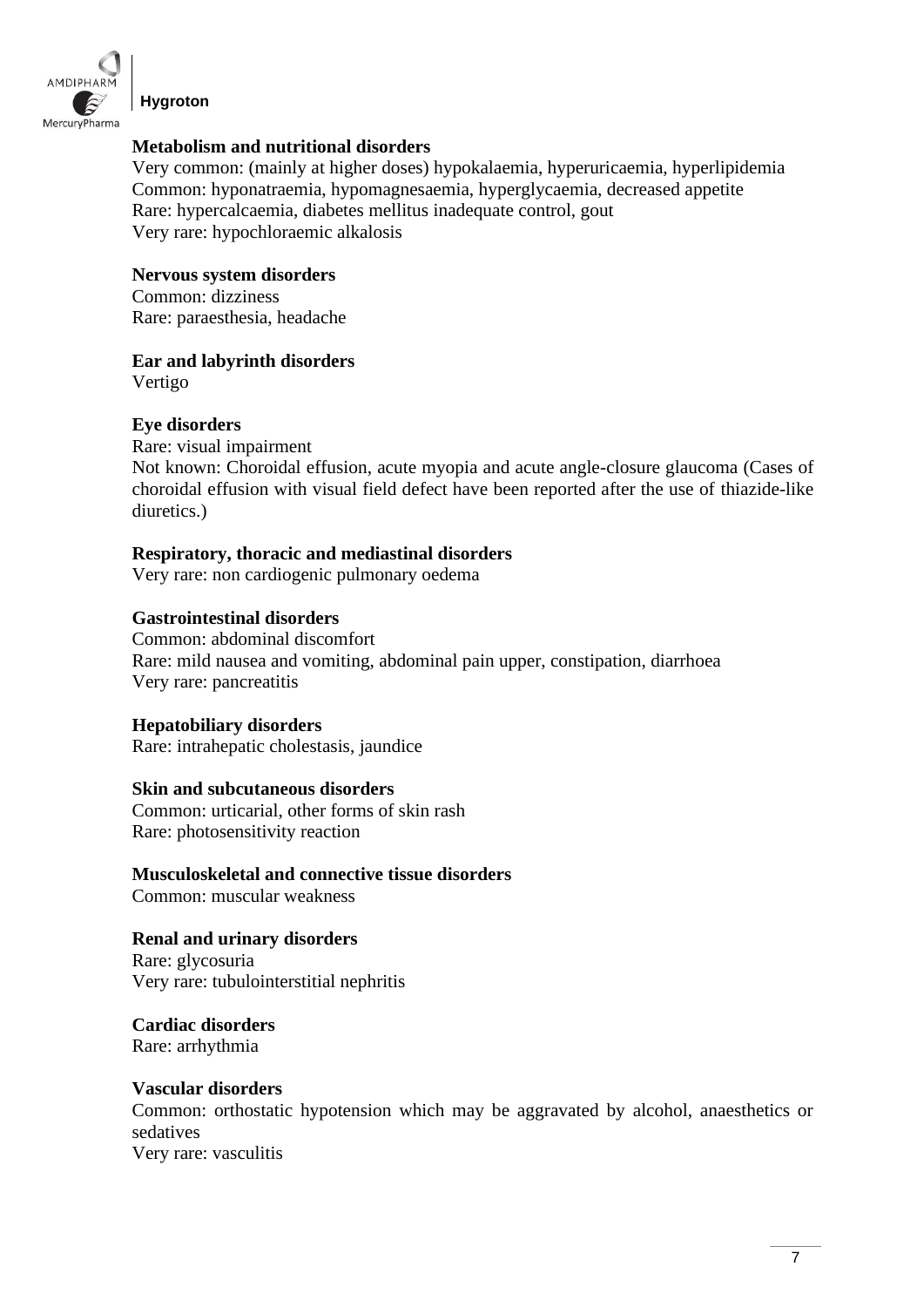

#### **Reproductive system and breast disorders**

Common: erectile dysfunction

#### **Investigations**

Very rare: blood cholesterol increased

#### **Reporting suspected adverse effects**

Reporting suspected adverse reactions after registration of the medicinal product is important. It allows continued monitoring of the benefit-risk balance of the medicinal product. Healthcare professionals are asked to report any suspected adverse reactions at [www.tga.gov.au/reporting-problems.](http://www.tga.gov.au/reporting-problems)

## **4.9 OVERDOSE**

#### **Signs and symptoms**

In poisoning due to an overdosage the following signs and symptoms may occur: dizziness, nausea, somnolence, hypovolaemia, hypotension, and electrolyte disturbances associated with cardiac arrhythmias and muscle spasms.

#### **Management**

Induction of vomiting or gastric lavage and administration of activated charcoal. Activated charcoal may reduce absorption of the medicine if given within one or two hours after ingestion. In patients who are not fully conscious or have impaired gag reflex, consideration should be given to administering activated charcoal via a nasogastric tube, once the airway is protected. Intravenous fluid and electrolyte replacement may be indicated.

For information on the management of overdose, contact the Poisons Information Centre on 13 11 26 (Australia).

# **5 PHARMACOLOGICAL PROPERTIES**

## **5.1 PHARMACODYNAMIC PROPERTIES**

#### **Mechanism of action**

Chlortalidone, the active substance of Hygroton 25 is a sulfonamide-derived benzothiadiazine (thiazide)-related diuretic with a long duration of action.

Thiazide and thiazide-like diuretics act primarily on the distal renal tubule (early convoluted part), inhibiting NaCl reabsorption (by antagonising the Na<sup>+</sup> - Cl<sup>-</sup> cotransporter), and promoting  $Ca^{++}$  reabsorption (by an unknown mechanism). The enhanced delivery of Na<sup>+</sup> and water to the cortical collecting tubule and/or the increased flow rate leads to increased secretion and excretion of  $K^+$  and  $H^+$ .

In persons with normal renal function, diuresis is induced after the administration of as little as 12.5 mg Hygroton 25. The resulting increase in urinary excretion of sodium and chloride and the less prominent increase in urinary potassium are dose-dependent and occur both in normal and in oedematous patients. The diuretic effect sets in after 2 to 3 hours, reaches its maximum after 4 to 24 hours and may persist for 2 to 3 days.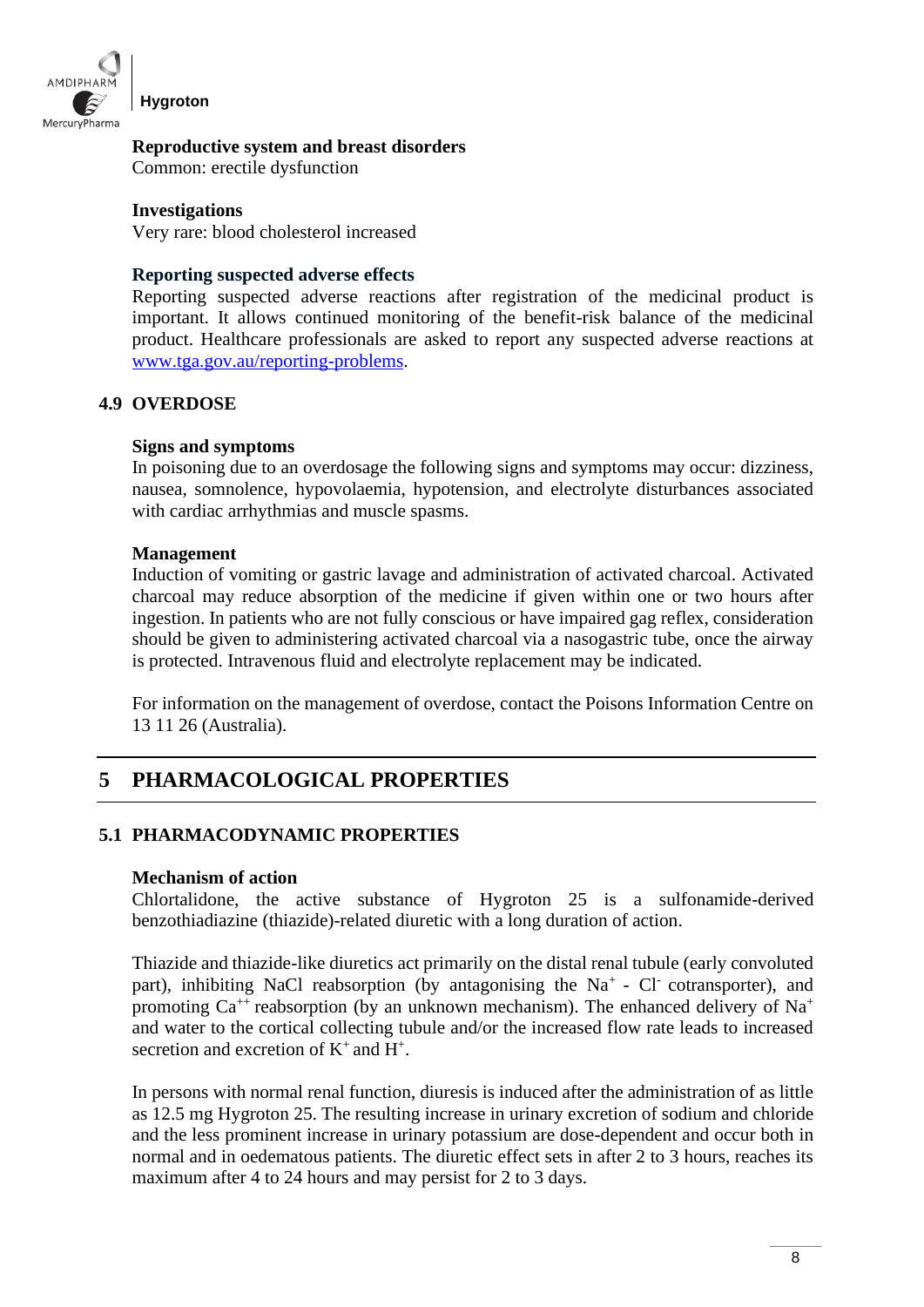

Thiazide-induced diuresis initially leads to decreases in plasma volume, cardiac output and systemic blood pressure. The renin-angiotensin-aldosterone system may possibly become activated, blunting antihypertensive efficacy.

In hypertensive individuals, chlortalidone gently reduces blood pressure. On continued administration, the hypotensive effect is maintained, probably due to the fall in peripheral resistance; cardiac output returns to pretreatment values, plasma volume remains slightly below normal and plasma renin activity may be elevated.

On chronic administration, the antihypertensive effect of Hygroton 25 is dose-dependent between 12.5 and 50 mg/day. Raising the dose above 50 mg increases metabolic complications and is rarely of therapeutic benefit.

As with other diuretics, when Hygroton 25 is given as monotherapy, blood pressure control is achieved in about half of patients with mild to moderate hypertension. In general, elderly and black patients are found to respond especially well to diuretics as primary therapy. Combined treatment with other antihypertensives potentiates the blood pressure lowering effects. In a large proportion of patients failing to respond adequately to monotherapy, a further decrease in blood pressure can thus be achieved.

Because thiazide diuretics including chlortalidone reduce  $Ca++$  excretion, they have been used to prevent the formation of recurrent renal calcium oxalate stones.

**Clinical trials** 

No data available.

#### **5.2 PHARMACOKINETIC PROPERTIES**

#### **Absorption**

The bioavailability of an oral dose of 50 mg Hygroton 25 is approximately 64%, peak blood concentrations being attained after 8 to 12 hours. For doses of 25 and 50 mg,  $C_{\text{max}}$  values average 1.5 microgram/mL (4.4 micromol/L) and 3.2 microgram/mL (9.4 micromol/L) respectively. For doses up to 100 mg there is a proportional increase in AUC. On repeated daily doses of 50 mg, steady-state blood concentrations, measured at the end of the 24-hour dosage interval, averaging 7.2 microgram/mL (21.2 micromol/L) are reached after 1 to 2 weeks.

#### **Distribution**

In blood, only a small fraction of chlortalidone is free, due to extensive accumulation in erythrocytes and binding to plasma proteins. Owing to the large degree of high-affinity binding to the carbonic anhydrase of erythrocytes, only some 1.4% of the total amount of chlortalidone in whole blood was found in plasma at steady state during treatment with 50 mg doses. *In vitro*, plasma protein binding of chlortalidone is about 76%, and the major binding protein is albumin.

Chlortalidone crosses the placental barrier and passes into breast milk. In mothers treated with 50 mg chlortalidone daily before and after delivery, chlortalidone levels in foetal whole blood are about 15% of those found in maternal blood. Chlortalidone concentrations in amniotic fluid and in the maternal milk are approximately 4% of the corresponding maternal blood level.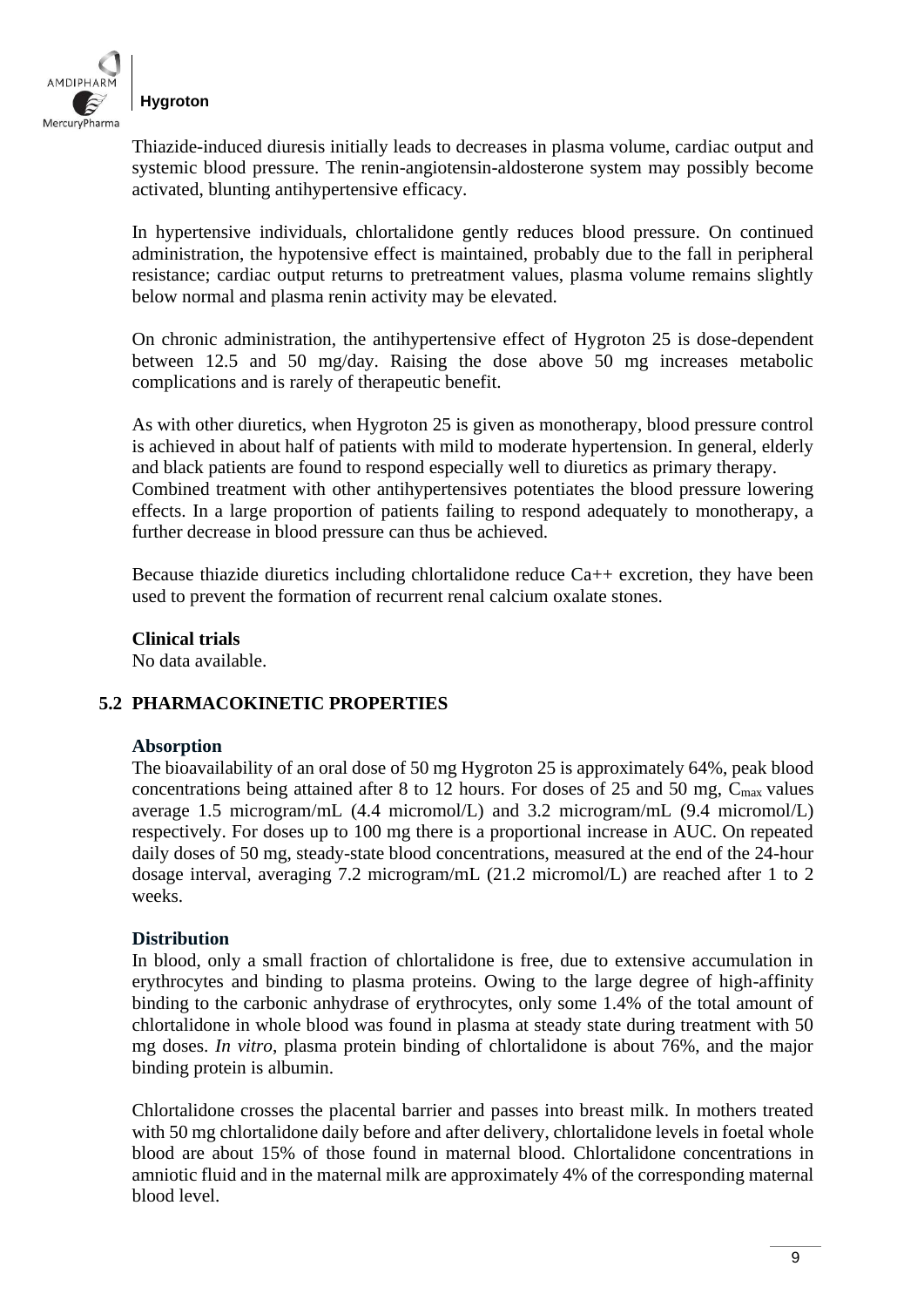

**Hygroton**

#### **Metabolism and Excretion**

Chlortalidone is eliminated from whole blood and plasma with an elimination half-life averaging 50 hours. The elimination half-life is unaltered after chronic administration. The major part of an absorbed dose of chlortalidone is excreted by the kidneys, with a mean renal plasma clearance of 60 mL/min. Metabolism and hepatic excretion into bile constitute a minor pathway of elimination. Within 120 hours, about 70% of the dose is excreted in the urine and in the faeces, mainly in unchanged form.

#### Special patient groups

Renal dysfunction does not seem to alter the pharmacokinetics of chlortalidone, the ratelimiting factor in the elimination of the medicine from blood or plasma being most probably the affinity of the medicine to the carbonic anhydrase of erythrocytes.

In elderly patients, the elimination of chlortalidone is slower than in healthy young adults, although absorption is the same. Therefore, close medical observation is indicated when treating patients of advanced age with Hygroton 25.

## **5.3 PRECLINICAL SAFETY DATA**

#### **Genotoxicity**

Tests for induction of gene mutations in bacteria or cultured mammalian cells were negative. At high cytotoxic doses, chromosome aberrations were induced in Chinese hamster ovary (CHO) cells. However, a test for unscheduled DNA synthesis in rat hepatocytes showed no evidence for the ability to induce DNA damage, and *in vivo* tests for micronuclei in mouse bone marrow and rat liver revealed no evidence for the induction of chromosome damage. Thus, the results in the CHO cell assay are considered an artefact arising from cytotoxicity, rather than a reflection of genotoxicity. It is concluded that chlortalidone does not present a risk of mutagenicity to humans.

#### **Carcinogenicity**

Long-term carcinogenicity studies have not been performed with chlortalidone.

## **6 PHARMACEUTICAL PARTICULARS**

#### **6.1 LIST OF EXCIPIENTS**

Hygroton contains colloidal anhydrous silica, lactose monohydrate, magnesium stearate, maize starch, purified talc, iron oxide yellow and iron oxide red.

#### **6.2 INCOMPATIBILITIES**

Incompatibilities were either not assessed or not identified as part of the registration of this medicine.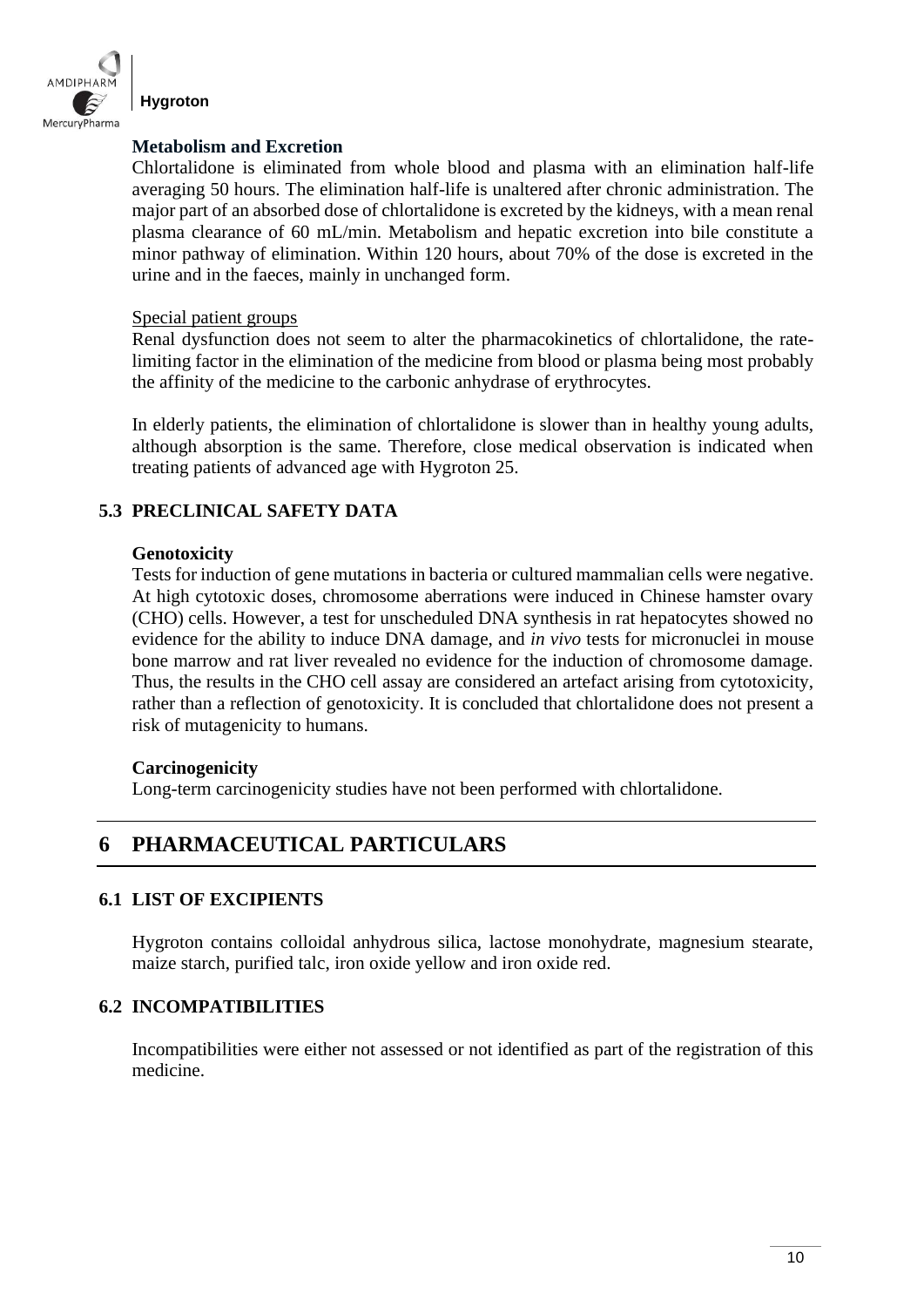

## **6.3 SHELF LIFE**

In Australia, information on the shelf life can be found on the public summary of the Australian Register of Therapeutic Goods (ARTG). The expiry date can be found on the packaging.

### **6.4 SPECIAL PRECAUTIONS FOR STORAGE**

Store below 30°C.

#### **6.5 NATURE AND CONTENTS OF CONTAINER**

Hygroton is supplied in glass bottles of 50 tablets.

#### **6.6 SPECIAL PRECAUTIONS FOR DISPOSAL**

In Australia, any unused medicine or waste material should be disposed of by taking to your local pharmacy.

#### **6.7 PHYSICOCHEMICAL PROPERTIES**

#### **Chemical structure**

Chlortalidone



benzenesulfonamide

Chemical formula: 2-chloro-5-(1-hydroxy-3-oxo-1,2-dihydroisoindol-1-yl)-

Molecular formula:  $C_{14}H_{11}CIN_2O_4S$ Molecular weight: 338.767

Chlortalidone is a white or creamy-white odourless, or almost odourless, tasteless crystalline powder. Melting point is about 220°C with decomposition. Chlortalidone is practically insoluble in water; soluble 1 in 150 parts of alcohol, 1 in 650 parts of chloroform, and 1 in 25 parts of methyl alcohol; slightly soluble in ether; soluble in solutions of alkali hydroxides.

## **CAS number**

77-36-1